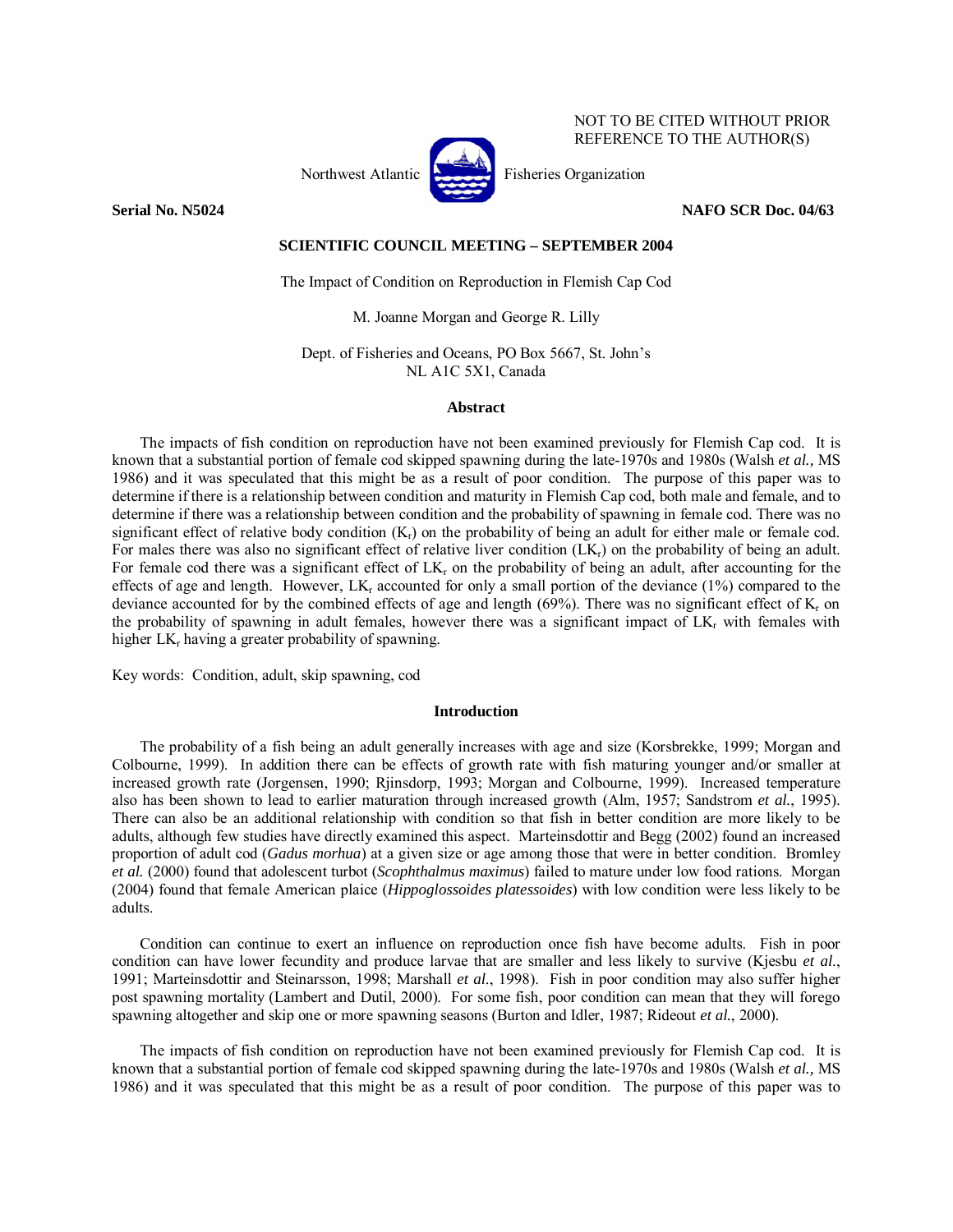determine if there is a relationship between condition and maturity in Flemish Cap cod, both male and female, and to determine if female cod that were in lower condition were more likely to skip a spawning season.

#### **Materials and Methods**

Data for these analyses came from Canadian research vessel surveys of the Flemish Cap from 1978-1985. These surveys were conducted in January/February using a stratified random survey design. The *Gadus Atlantica* conducted the surveys using an Engel 145 bottom trawl with a small mesh liner in the cod end. All cod were measured (3 cm groupings) and most cod were examined for sex and maturity. Fish were classed as adult or juvenile based on macroscopic examination of their gonads using the maturity classification of Tempelman *et al.*  (1978). Otoliths were extracted from a length-stratified sample (up to 25-30 specimens per 3 cm grouping) in 1978- 1982 and from virtually all fish caught in 1983-1985. A length-stratified sample of cod was frozen round at sea. In 1978-1982 up to 5-6 cod per 3 cm length-group were chosen haphazardly from the survey area as a whole, and in 1983-1985 up to 2 cod per 3 cm length-group were chosen from each of 4 subareas. These frozen cod were thawed in the laboratory on land for detailed observations, among which were sex, maturity, weights of whole fish, both round and gutted, and weights of various organs. Otoliths were removed for ageing.

Indices of condition were used to examine the effect of both liver and body weight. Only fish greater than 20 cm were used in the calculations because of variability in the weight measurements below this size. 1,309 fish were used in the analyses. For gutted body weight the commonly used index of Fulton's K ( $K = W/L<sup>3</sup>$ , where W is gutted body weight and L is length) showed an increasing trend with body length, so an alternative index, relative K (K<sub>r</sub>)

was used.  $K_r = W/\hat{W}$ , where  $\hat{W}$  is the predicted body weight from a length/weight relationship. The form of the length/weight relationship was  $log(W) =$  *intercept* +  $log(L)$ . Separate regressions were carried out for each sex. Data for all years combined were used in the regression. To calculate K<sub>r</sub> for an individual fish, its gutted body weight was divided by the gutted body weight predicted by the length/weight regression for a fish of that length and sex. The use of this type of condition index removes the problems associated with systematic change in the index across length. However, the indices produced are not comparable between sexes.

For liver weight only fish greater than or equal to 30 cm in length were used because data below that length were highly variable. There were 1,184 fish with liver weight data that met this criterion. There was a pattern in the residuals of the linear regression of log liver weight against log length, especially for males. A model of the form  $log(LW) =$  *intecept* +  $log(L)$  +  $(log(L))$ <sup>2</sup> was fit to the data, where LW is liver weight. This model resulted in a significant fit for both males and females and minimized patterns in the residuals. The results of these models were used to produce an index of liver condition,  $LK_r = LW/\hat{k}$ , where  $\hat{k}$  is the predicted liver weight from the length/liver weight relationship.

To determine if there was a significant effect of  $LK_r$  or  $K_r$  on the probability of being an adult, generalized linear models were used (McCullagh and Nelder, 1983). In these models fish were classed as either adult (1) or juvenile (0). All models had a logit link function and a binomial error structure. All parameters were modelled as continuous variables. Since age and length are already known to affect the probability of being an adult in this species (Korsbrekke, 1999) the significance of  $LK_r$  or  $K_r$  was tested by determining if there was a significant decrease in the deviance with the addition of the index to a model already containing age and length effects.

Females which were skipping a spawning season (non-spawners) and which had weight information, occurred over a length range of 60-95 cm, therefore only fish in this length range were included in the analyses. Linear length/weight regressions, as described above, for gutted body weight were used to produce  $K_r$  and  $LK_r$  for spawning and non spawning females. There were only 24 non-spawning females with weight information in the data set. The effect of condition was tested by using generalized linear models with binomial distribution and logit link to determine whether there was a significant effect of condition on the probability of spawning. The effects of length and age were not removed since analyses showed that they did not affect the probability of spawning over this size range.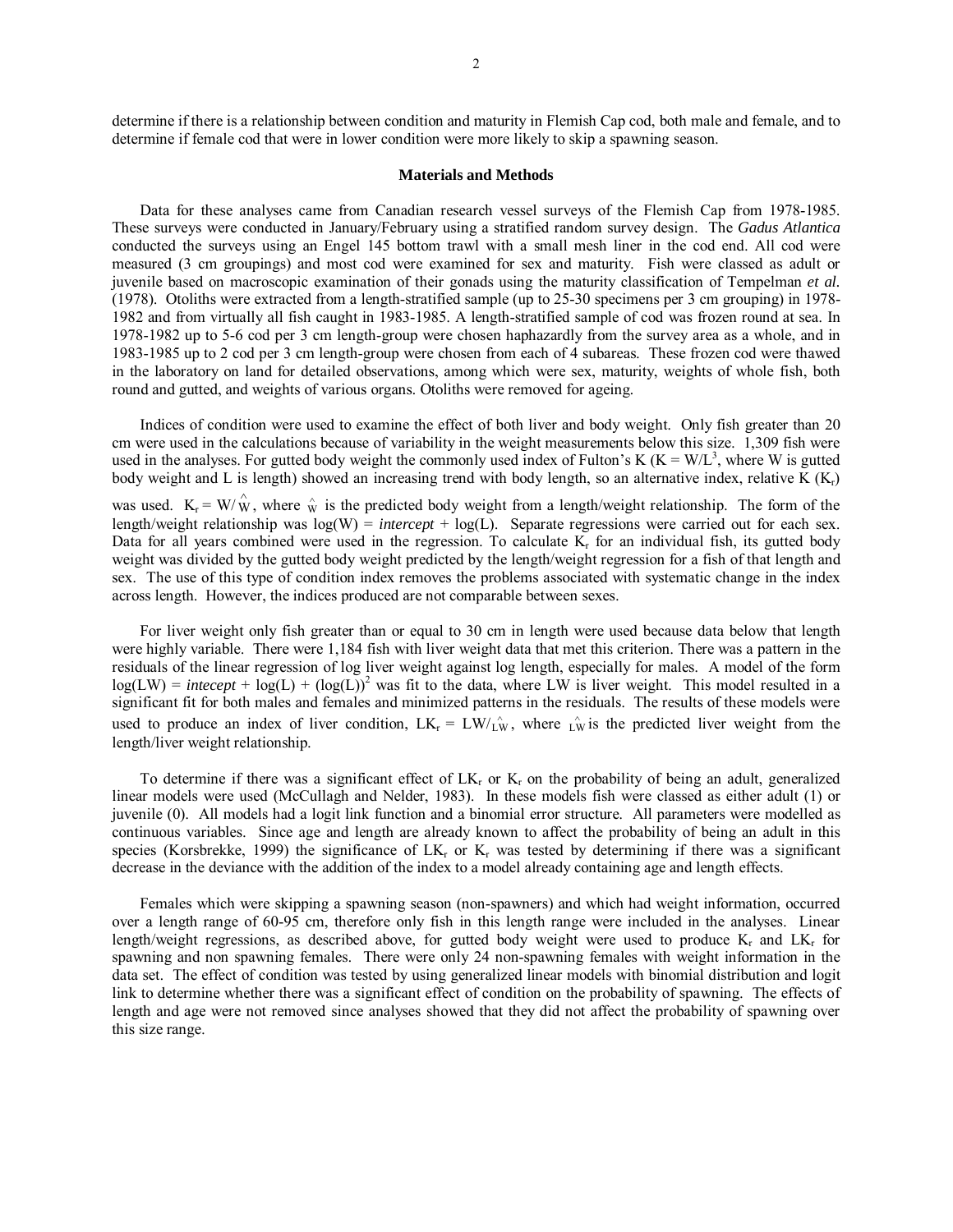## **Results**

 $K_r$  for males ranged from 0.7 to 1.3 and for females from 0.8 to 1.3. There was no significant effect of  $K_r$ on the probability of being an adult for either male ( $\chi^2$  = 0.5, df = 1, NS) or female ( $\chi^2$  = 3.4, df = 1, NS) cod. LK<sub>r</sub> for males ranged from 0.2 to 2.7 and for females the range was from 0.2 to 3.4. For males there was also no significant effect of LK<sub>r</sub> on the probability of being an adult ( $\chi^2 = 2.1$ , df = 1, NS). For female cod there was a significant effect of LK<sub>r</sub> on the probability of being an adult, after accounting for the effects of age and length ( $\chi^2$  = 8.9, df = 1, p<0.005). However, LK<sub>r</sub> accounted for only a small portion of the deviance (1%) compared to the deviance accounted for by the combined effects of age and length (69%). Parameter estimates from the fitted model and mean length-at-age for fish in the data set were used to estimate proportion mature at age for females with  $LK_r$ of 0.5, 1.0 and 1.5 (Fig. 1). This range of LK<sub>r</sub> results in about a 0.5 year difference in age at 50% maturity from 5.5 years for fish with an  $LK_r$  of 0.5 to 5.9 years for fish with an  $LK_r$  of 1.5.

There was no significant effect of  $K_r$  on the probability of spawning ( $\chi^2$  = 0.6, df = 1, NS). However, there was a significant effect of LK<sub>r</sub> on the probability of spawning ( $\chi^2$  = 17.7, df = 1, p <0.0001). Model estimates of the probability of spawning increased from less than  $0.5$  to 1.0 over the range of  $LK_r$  observed in the data (Fig. 2).

# **Discussion**

There was a significant positive effect of liver condition on the probability of female cod on Flemish Cap being adult. This was in addition to the positive effects of age and size. Since many fish species store energy in their liver, indices of liver condition should be good indicators of overall fish condition (Lambert and Dutil, 1997). Previous studies have also shown a positive effect of condition on the probability of being adult (Ajiad *et al*., 1999; Bromley *et al*., 2000; Marteinsdottir and Begg, 2002; Morgan, 2004). Fish make tradeoffs in energy allocation between growth and reproduction (Calow, 1985) and those in better condition may have more surplus energy to devote to reproduction and be able to mature at a smaller size and younger age.

The effect of liver condition on the probability of being adult was small compared to the combined effect of length and age. Marteinsdottir and Begg (2002) for cod and Morgan (2004) for American plaice (*Hippoglossoides platessoides*) also found that condition explained much less of the variability in the probability of being adult than length and/or age. It would seem that the main determinants of maturation are size and age with condition playing a lesser role.

In this study there was no effect of relative gutted body weight on the probability of being adult. This is in contrast to previous studies on cod and American plaice (Marteinsdottir and Begg, 2002; Morgan, 2004). However, those other studies used whole body weight in their calculations of indices of body condition. Also, both studies indicated geographic variation in the effect of body condition on the probability of being adult. Marteinsdottir and Begg (2002) attributed this to differing environmental conditions in the two areas they studied, speculating that the influence of condition might be more pronounced in areas where the environment is less conducive to growth.

There was no significant impact of either gutted body condition or liver condition on the probability of being adult in males. As with many fish species (Rijnsdorp and Ibelings, 1989; Morgan and Colbourne, 1999), male cod mature at a younger age and smaller size than females (Olsen *et al*., 2004). Related to this there can be differences in energy allocation between males and females when they are adults (Rijnsdorp and Ibelings, 1989; Bromley et al., 2000). The differences in the effect of condition on maturation seen here may be a result of sex specific differences in energy allocation. However, male Icelandic cod did exhibit a significant impact of condition on the probability of being adult (Marteinsdottir and Begg, 2002). It is not known whether this is the result of differences in methodology between the two studies or different responses in the two populations.

Liver condition also affected the probability that adult females would spawn. Adult females were less likely to spawn when they had lower relative liver condition. Lower condition in skip spawning females was also observed for cod in the inshore of Newfoundland (Rideout *et al*., 2000). Winter flounder (*Pseudopleuronectes americanus*) skipped spawning when kept under low ration levels during a critical period (Burton, 1994). The condition of the fish in this study was measured close to the spawning period and it is not known what their condition level was at any other point. The assumption is made that the fish in poor condition and failing to spawn were also in poor condition during some critical period for gametogenesis. There were fish in similar condition to those that skipped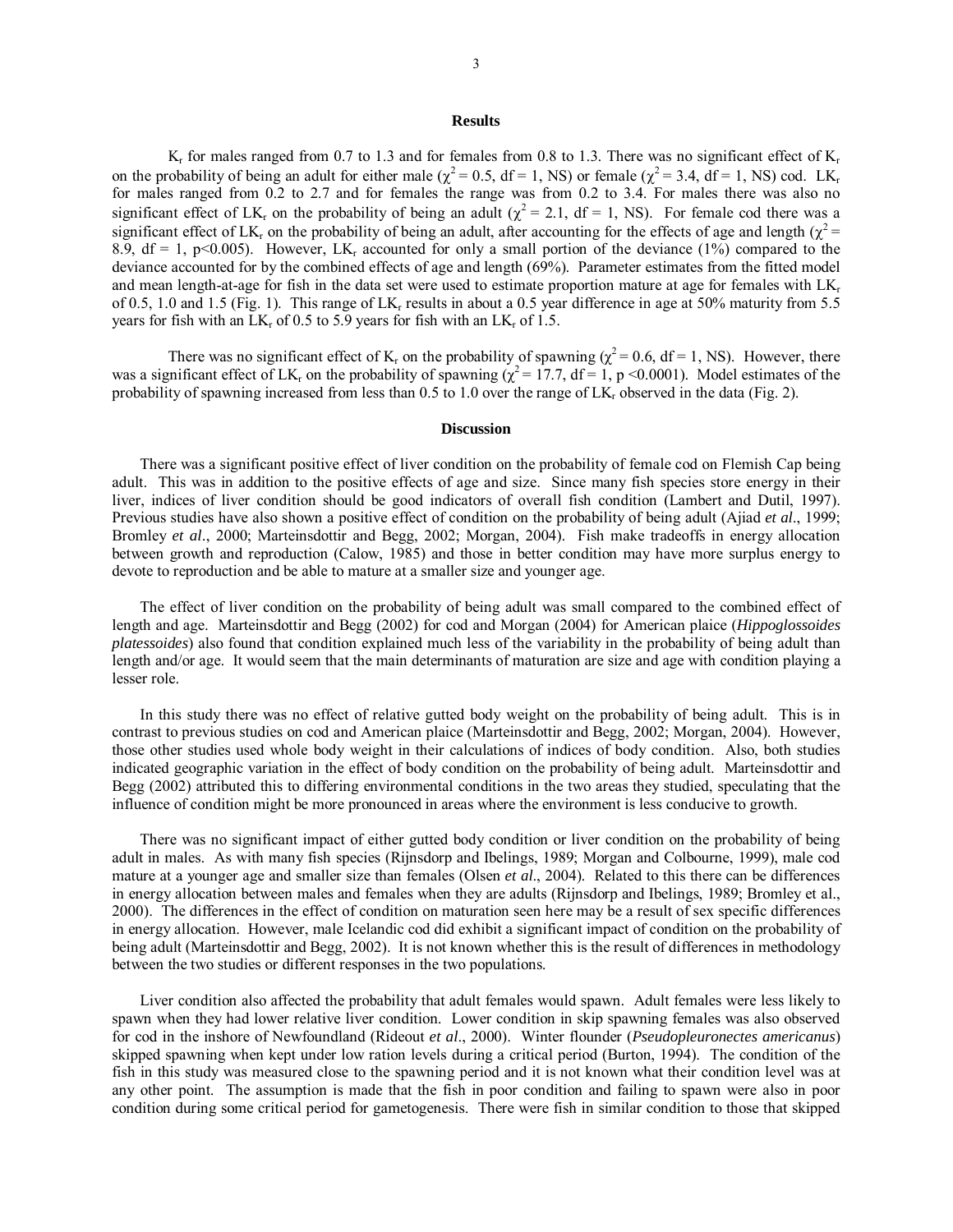spawning, that did not fail to spawn. It may be that individual fish make different 'decisions' regarding spawning or perhaps their condition during gametogenesis was higher than those that skipped spawning. It is probable that those cod that skipped a spawning season would spawn in subsequent years if their condition improved (Burton, 1991).

For female cod on Flemish Cap it would appear that condition can have a substantial impact on reproduction. It plays a major role in determining if adult females will spawn in a given spawning season. It also has an influence on the probability of females being adults. Together these two effects could have important implications for the reproductive potential of the stock.

### **Acknowledgements**

 We thank all the scientific staff and ship's crew involved in the collection of these data. Eugene Murphy and Dave Downton helped with the compilation of data.

### **References**

- AJIAD, A., T. JAKOBSEN, and O. NAKKEN. 1999. Sexual difference in maturation of northeast Arctic cod. *J. Northw. Atl. Fish. Sci.,* **25**: 1-15.
- ALM, G. 1957. Connections between maturity, size and age in fishes. *Reports from the Institute of Freshwater Research, Drottningholm*, **40**: 5-145.
- BROMLEY, P.J., C. RAVIER, and P.R. WHITTHAMES. 2000. The influence of feeding regime on sexual maturation, fecundity and atresia in first-time spawning turbot. *J. Fish Biol.*, **56**: 264-278.
- BURTON, M.P.M. 1991. Induction and reversal of the non-reproductive state in winter flounder, *Pseudopleuronectes americanus* Walbaum, by manipulating food availability. *J. Fish Biol.*, **39**: 909-910.
- BURTON, M.P.M. 1994. A critical period for nutritional control of early gametogenesis in female winter flounder, *Pleuronectes americanus* (Pisces: Teleostei). *J. Zool. Lond.,* **233**: 405-415.
- BURTON, M.P., and D.R. IDLER. 1987. An experimental investigation of the non-reproductive, post-mature state in winter flounder. *J. Fish Biol*., **30**: 643-650.
- CALOW, P. 1985. Adaptive aspects of energy allocation. IN Fish Energetics: New Perspectives. pp. 13-31. Ed. P. Tytler and P. Calow. The Johns Hopkins Unviversity Press, Baltimore.
- JORGENSEN, T. 1990. Long-term changes in age at sexual maturity of northeast Arctic cod (*Gadus morhua* L.). J. du Conseil Perm. Inter. pour l'Exploration de la Mer, 46: 235-248.
- KJESBU, O.S., J. KLUNGSOYR, H. KRYVI, P.R. WITTHAMES, and M. GREER WALKER. 1991. Fecundity, atresia, and egg size of captive Atlantic cod (*Gadus morhua*) in relation to proximate body composition. *Can. J. Fish. Aquat. Sci.,* **48**: 2333-2343.
- KORSBREKKE, K. 1999. Variations in maturity of haddock in the Barents Sea in relation to year-class strength, age, size, sex and area. *J. North. Atl. Fish. Sci.,* **25**: 37-45.
- LAMBERT, Y., and J-D., DUTIL. 2000. Energetic consequences of reproduction in Atlantic cod (*Gadus morhua*) in relation to spawning level of somatic energy reserves. *Can. J. Fish. Aquat. Sci.,* **57**: 815-825.
- MARSHALL, C.T., O.S., KJESBU, N.A. YARAGINA, P. SOLEMDAL, and O. ULLTANG. 1998. Is spawner biomass a sensitive measure of the reproductive and recruitment potential of northeast Arctic cod? *Can. J. Fish. Aquat. Sci*., **55**: 1766-1783.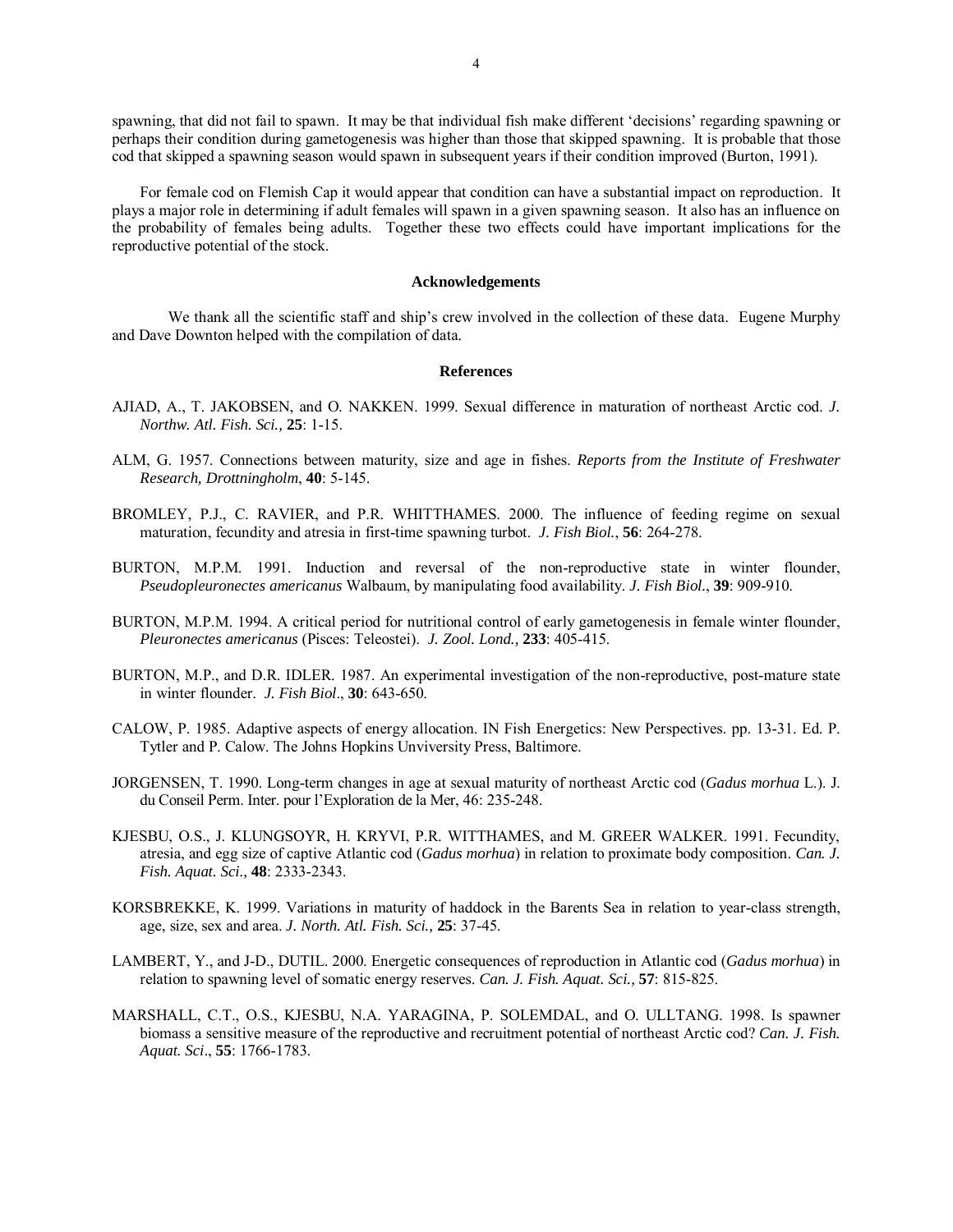- MARTEINSDOTTIR, G., and G.A. BEGG. 2002. Essential relationships incorporating the influence of age, size and condition on variables required for estimation of reproductive potential in Atlantic cod *Gadus morhua*. *Mar. Ecol. Prog. Ser*., **235**: 235-256.
- MARTEINSDOTTIR, G., and A. STEINARSSON. 1998. Maternal influence on the size and viability of Iceland cod *Gadus morhua* eggs and larvae. *J. Fish Biol.,* **52**: 1241-1258.
- MCCULLAGH, P., and J.A. NELDER. 1983. Generalized linear models. Chapman and Hall, London. 261pp.
- MORGAN, M.J. 2004. The relationship between fish condition and the probability of being mature in American plaice (*Hippoglossoides platessoides*). *ICES J. Mar. Sci.*, **61**: 64-70.
- MORGAN, M.J., and E.B. COLBOURNE. 1999. Variation in maturity-at-age and size in three populations of American plaice. *ICES J. Mar. Sci*., **56**: 673-688.
- OLSEN, E.M., M. HEINO, G.R. LILLY, M.J. MORGAN, J. BRATTEY, B. ERNANDE, and U. DIECKMAN. 2004. Maturation trends indicative of rapid evolution preceded the collapse of northern cod. *Nature*, **428**: 932- 935.
- RIDEOUT, R.M., M.P.M. BURTON, and G.A. ROSE. 2000. Observations on mass atresia and skipped spawning in northern Atlantic cod, from Smith Sound, Newfoundland. *J.Fish Biol.,* **57**: 1429-1440.
- RIJNSDORP, A.D. 1993. Fisheries as a large-scale experiment on life-history evolution: disentangling phenotypic and genetic effects in changes in maturation and reproduction of North Sea plaice, *Pleuronectes platessa* L. *Oecologia*, **96**: 391-401.
- RIJNSDORP, A.D. and B. IBELINGS. 1989. Sexual dimorphism in the energetics of reproduction and growth of North Sea plaice, *Pleuronectes platessa* L. *J. Fish. Biol.*, **35**: 401-415.
- SANDSTROM, O., E. NEUMAN, and G. THORESSON. 1995. Effects of temperature on life history variables in perch. *J.Fish Biol*., **47**: 652-670.
- TEMPLEMAN, W., V.M. HODDER, and R. WELLS. 1978. Sexual maturity and spawning in haddock, *Melanogrammus aeglefinus*, of the southern Grand Bank. *ICNAF Res. Bull*., **13**: 53-65.
- WALSH, S.J., R. WELLS, and S. BRENNAN. MS 1986. Histological and visual observations on oogenesis and sexual maturity of Flemish Cap female cod. *NAFO SCR Doc*. *No. 11,* Ser. No. N1238, 11p.